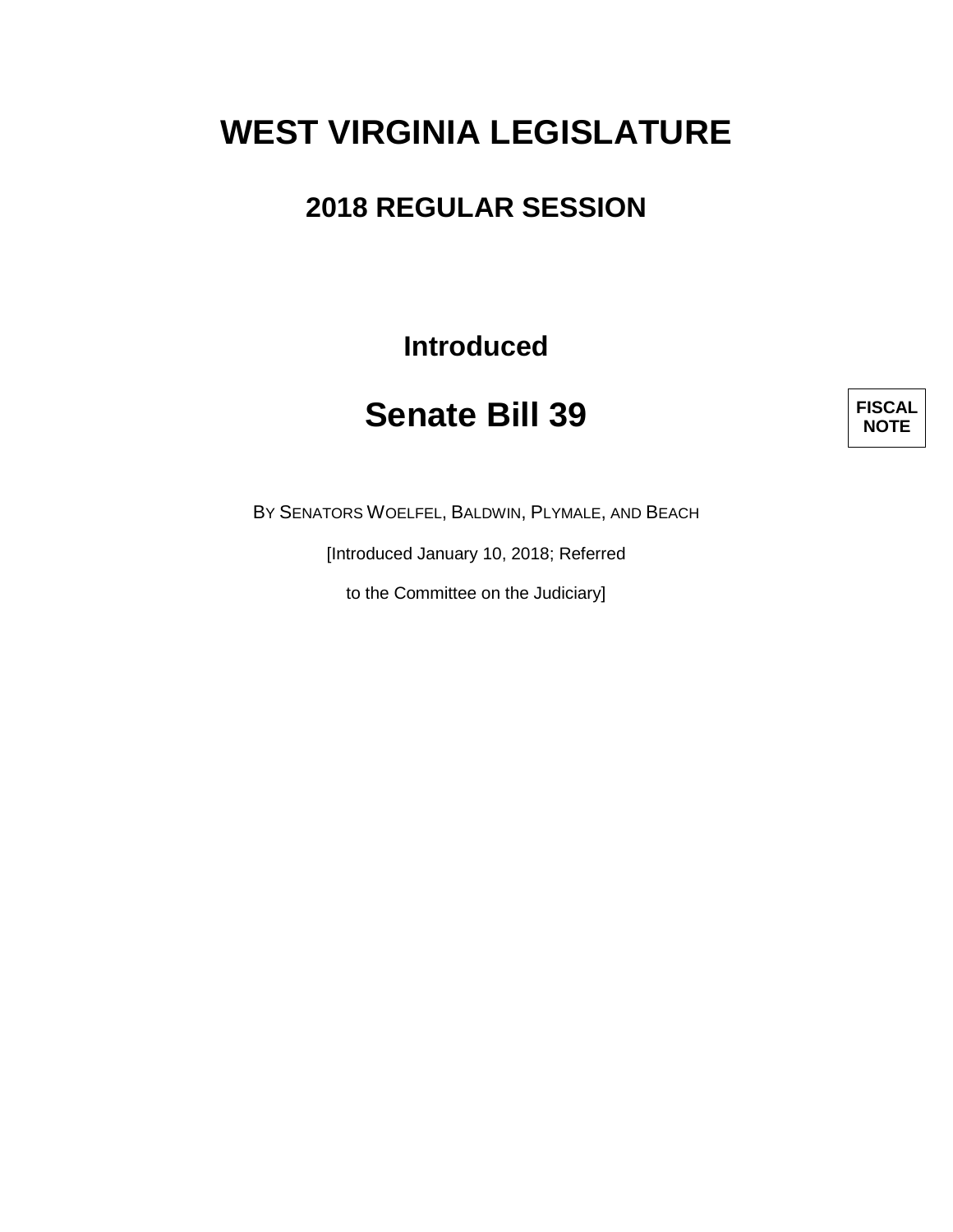A bill to amend the Code of West Virginia, 1931, as amended, by adding thereto a new section, designated §61-11A-9, relating to creating the Sexual Assault Victims' Bill of Rights; declaring additional rights bestowed upon sexual assault survivors regarding medical forensic examinations, sexual assault evidence collection kits and other similar topics; clarifying the right of a victim to be accompanied by a personal representative during certain proceedings; requiring certain people be informed or notified of certain rights; 7 incorporating other rights contained in code; and defining terms.

*Be it enacted by the Legislature of West Virginia:*

### **ARTICLE 11A. VICTIM PROTECTION ACT OF 1984.**

#### **§61-11A-9. Sexual Assault Victims' Bill of Rights.**

- (a) In addition to those rights afforded victims of crime by other provisions of this code, a
- sexual assault victim has the following rights:
- (1) The right to a personal representative of victim's choice to accompany him or her to a
- hospital or other health care facility and to attend proceedings concerning the alleged assault,
- including police and prosecution interviews and court proceedings;
- (2) The right to receive a forensic medical examination consistent with the provisions of
- §61-8B-16;
- (3) The right to have a sexual assault evidence collection kit tested and preserved by the
- investigating law-enforcement agency;
- 10 (4) The right to be informed by the investigating law-enforcement agency of any results of
- the forensic medical examination, if such disclosure would not impede or compromise an ongoing
- investigation;
- (5) The right to be informed in writing of policies governing the forensic medical
- examination and preservation of evidence obtained therefrom;
- (6) The right to receive, upon his or her written request, notification by United States mail,
- restricted delivery, to his or her last known address, from the custodian of the evidence obtained